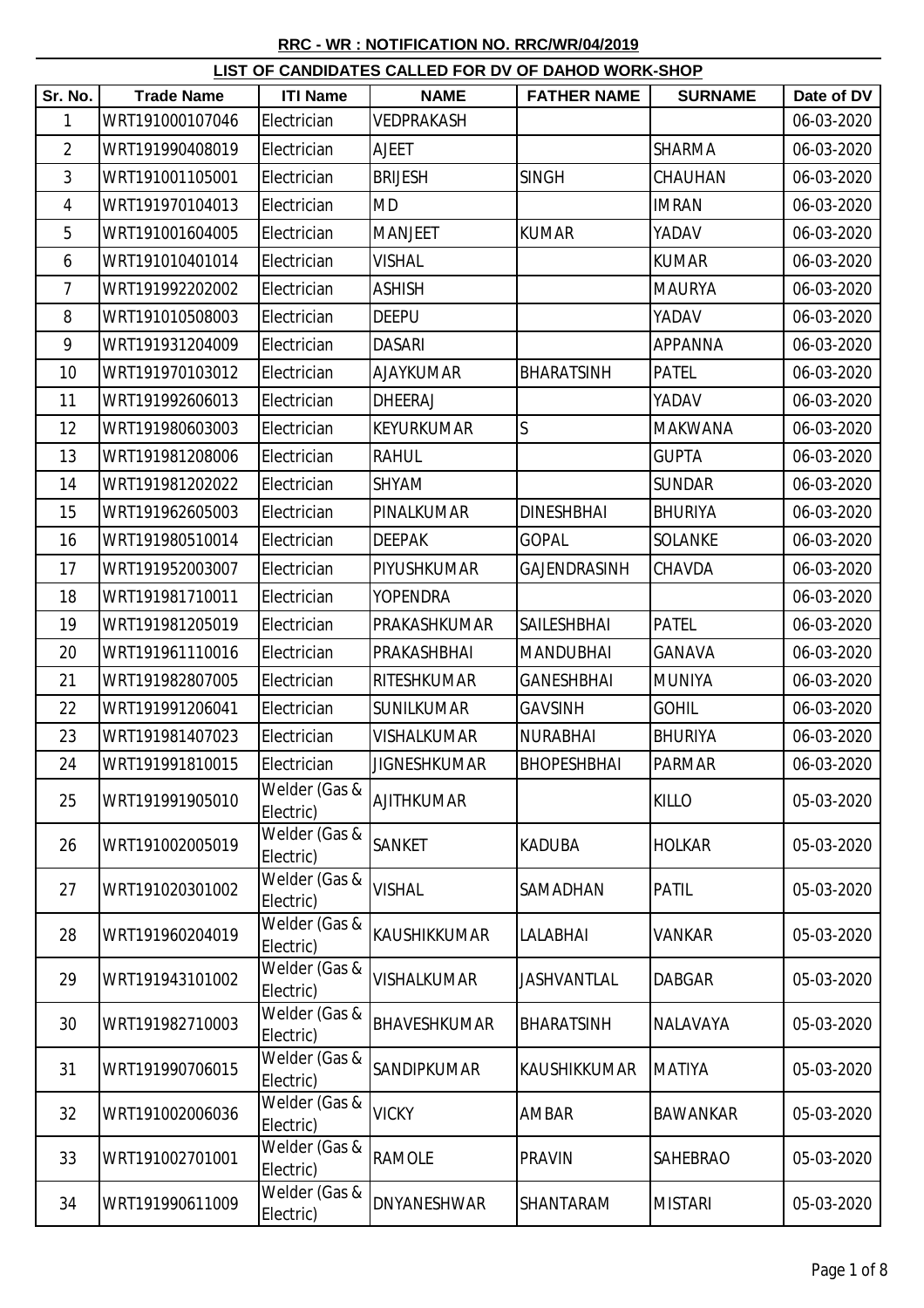| 35 | WRT190962710002 | Welder (Gas &<br>Electric) | <b>KUSUMBEN</b>     | <b>HIMSINH</b>        | <b>ROZ</b>     | 05-03-2020 |
|----|-----------------|----------------------------|---------------------|-----------------------|----------------|------------|
| 36 | WRT191970207022 | Welder (Gas &<br>Electric) | <b>SUNILKUMAR</b>   | <b>TERSINHBHAI</b>    | <b>BILWAL</b>  | 05-03-2020 |
| 37 | WRT191002001016 | Welder (Gas &<br>Electric) | <b>RAMU</b>         |                       | <b>PASWAN</b>  | 05-03-2020 |
| 38 | WRT190972804001 | Welder (Gas &<br>Electric) | LALITABEN           | VALABHAI              | <b>MANDOD</b>  | 05-03-2020 |
| 39 | WRT191001905004 | Welder (Gas &<br>Electric) | <b>SHAILESH</b>     | JAGDISH               | <b>RADKE</b>   | 05-03-2020 |
| 40 | WRT190991209001 | Welder (Gas &<br>Electric) | PRIYANKA            | SURESHCHANDRA MAHAVAR |                | 05-03-2020 |
| 41 | WRT191991904011 | Welder (Gas &<br>Electric) | <b>KALPESHKUMAR</b> | RANCHHODBHAI          | VANZARA        | 05-03-2020 |
| 42 | WRT190962905001 | Welder (Gas &<br>Electric) | <b>BHAVANA</b>      | DALCHAND              | <b>MAHAVAR</b> | 05-03-2020 |
| 43 | WRT190942607002 | Welder (Gas &<br>Electric) | <b>NILAMBEN</b>     | <b>NAVALSINH</b>      | <b>RATHOD</b>  | 05-03-2020 |
| 44 | WRT191941605004 | Welder (Gas &<br>Electric) | <b>GAJANAN</b>      | SHALIGRAM             | <b>GADAGE</b>  | 05-03-2020 |
| 45 | WRT191980801029 | Welder (Gas &<br>Electric) | <b>MAYUR</b>        | <b>DINESHBHAI</b>     | <b>TADVI</b>   | 05-03-2020 |
| 46 | WRT191971701014 | Welder (Gas &<br>Electric) | <b>ATULBHAI</b>     |                       | PATELEEYA      | 05-03-2020 |
| 47 | WRT191982301016 | Welder (Gas &<br>Electric) | <b>AKASH</b>        | JANARDAN              | <b>BOBADE</b>  | 05-03-2020 |
| 48 | WRT191962808020 | Welder (Gas &<br>Electric) | <b>SUNIL</b>        | <b>MOHANBHAI</b>      | <b>BHURIA</b>  | 05-03-2020 |
| 49 | WRT190980909001 | Welder (Gas &<br>Electric) | <b>AARTIBEN</b>     | KAMALBHAI             | YADAV          | 05-03-2020 |
| 50 | WRT191001601003 | Welder (Gas &<br>Electric) | <b>LOKESH</b>       | <b>HIRAMAN</b>        | <b>PATIL</b>   | 05-03-2020 |
| 51 | WRT191962201002 | Welder (Gas &<br>Electric) | <b>PATEL</b>        | <b>MAHESHKUMAR</b>    | PRATAPBHAI     | 05-03-2020 |
| 52 | WRT191962106015 | Welder (Gas &<br>Electric) | <b>MAHMADISRAR</b>  | <b>ILYASBHAI</b>      | <b>FAKIRA</b>  | 05-03-2020 |
| 53 | WRT191961404013 | Welder (Gas &<br>Electric) | SACHINKUMAR         | <b>RAJUBHAI</b>       | PITHAYA        | 05-03-2020 |
| 54 | WRT191960703011 | Welder (Gas &<br>Electric) | <b>VANJARI</b>      | <b>SHREYAS</b>        | <b>PRATAP</b>  | 05-03-2020 |
| 55 | WRT191981001027 | Welder (Gas &<br>Electric) | NARENDRASINH        | <b>PRATAPSINH</b>     | <b>SUTHAR</b>  | 05-03-2020 |
| 56 | WRT191950106065 | Welder (Gas &<br>Electric) | <b>RONAKBHAI</b>    | <b>RAMESHBHAI</b>     | <b>DANGI</b>   | 05-03-2020 |
| 57 | WRT191910309001 | Welder (Gas &<br>Electric) | <b>AMITKUMAR</b>    | <b>GAVARABHAI</b>     | <b>PARMAR</b>  | 05-03-2020 |
| 58 | WRT191991602004 | Welder (Gas &<br>Electric) | CHENNAPPA           | THANGAVELU            |                | 05-03-2020 |
| 59 | WRT191961506034 | Welder (Gas &<br>Electric) | <b>VIJAYSINH</b>    | <b>DALSINH</b>        | <b>DAMOR</b>   | 06-03-2020 |
| 60 | WRT191970112025 | Welder (Gas &<br>Electric) | <b>TARUNKUMAR</b>   | <b>MANSINH</b>        | <b>PARMAR</b>  | 06-03-2020 |
| 61 | WRT191990104033 | Welder (Gas &<br>Electric) | <b>MANAHARSINH</b>  | SHANKARBHAI           | <b>BARIA</b>   | 06-03-2020 |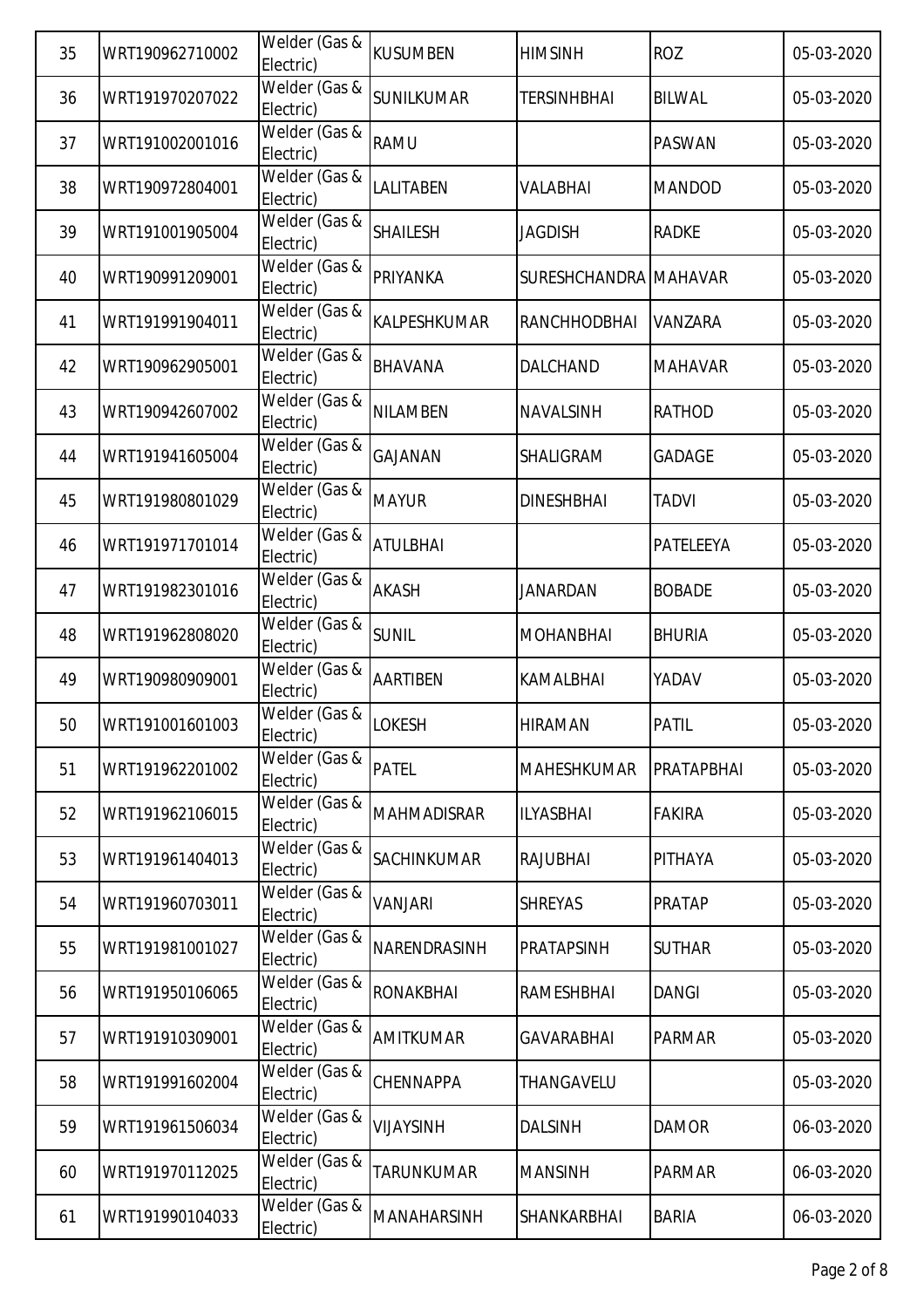| 62 | WRT191021005008 | Welder (Gas &<br>Electric) | SATISHKUMAR        | <b>GANPATBHAI</b>   | <b>PATEL</b>    | 06-03-2020 |
|----|-----------------|----------------------------|--------------------|---------------------|-----------------|------------|
| 63 | WRT190960706001 | Welder (Gas &<br>Electric) | CHHAYABEN          | <b>MUKESHBHAI</b>   | <b>BAMANYA</b>  | 06-03-2020 |
| 64 | WRT191993107004 | Welder (Gas &<br>Electric) | SURENDRAKUMAR      | <b>JAVSINH</b>      | <b>DAMOR</b>    | 06-03-2020 |
| 65 | WRT191021704002 | Welder (Gas &<br>Electric) | <b>MAYUR</b>       | <b>SIDDHARTH</b>    | <b>WAGHMARE</b> | 06-03-2020 |
| 66 | WRT191971508066 | Welder (Gas &<br>Electric) | <b>MEHULKUMAR</b>  | <b>MAHENDRABHAI</b> | PRAJAPATI       | 06-03-2020 |
| 67 | WRT191961306019 | Welder (Gas &<br>Electric) | <b>JIGNESHBHAI</b> | <b>MANGUBHAI</b>    | <b>BARIA</b>    | 06-03-2020 |
| 68 | WRT191941811001 | Welder (Gas &<br>Electric) | SURYAKANT          | <b>ABHESINH</b>     | BAMANIYA        | 06-03-2020 |
| 69 | WRT191971804013 | Welder (Gas &<br>Electric) | <b>RAHULKUMAR</b>  | <b>MANGESHBHAI</b>  | AMALIYAR        | 06-03-2020 |
| 70 | WRT191992103011 | Welder (Gas &<br>Electric) | <b>ARJUNBHAI</b>   | CHANDUBHAI          | <b>DANGI</b>    | 06-03-2020 |
| 71 | WRT190961804001 | Welder (Gas &<br>Electric) | <b>BARIA</b>       | SONALBEN            | <b>VEERSINH</b> | 06-03-2020 |
| 72 | WRT191971807007 | Fitter                     | <b>GOVIND</b>      |                     | <b>KUMAR</b>    | 02-03-2020 |
| 73 | WRT191021706003 | Fitter                     | <b>ABHISHIKTH</b>  |                     | SAVARAPU        | 02-03-2020 |
| 74 | WRT191010909001 | Fitter                     | <b>RUTVIKKUMAR</b> | <b>RAKESHBHAI</b>   | <b>MAKWANA</b>  | 02-03-2020 |
| 75 | WRT191990905005 | Fitter                     | SANKETKUMAR        | <b>DIILIPBHAI</b>   | <b>PANCHAL</b>  | 02-03-2020 |
| 76 | WRT191000502014 | Fitter                     | <b>NITESH</b>      |                     | YADAV           | 02-03-2020 |
| 77 | WRT191940507023 | Fitter                     | <b>RAVI</b>        | <b>KUMAR</b>        | <b>PATEL</b>    | 02-03-2020 |
| 78 | WRT191961104001 | Fitter                     | DHARMENDRASINH     | <b>JAYPRAKASH</b>   | <b>SOLANKI</b>  | 02-03-2020 |
| 79 | WRT191992505042 | Fitter                     | <b>BABAN</b>       |                     | <b>MANDAL</b>   | 02-03-2020 |
| 80 | WRT191980501007 | Fitter                     | <b>BHIMRAO</b>     | <b>MAROTIRAO</b>    | <b>KAVTAGE</b>  | 02-03-2020 |
| 81 | WRT191002002022 | Fitter                     | <b>AVINASH</b>     |                     | <b>KUMAR</b>    | 02-03-2020 |
| 82 | WRT191970501002 | Fitter                     | <b>AJAY</b>        |                     | <b>GIRI</b>     | 02-03-2020 |
| 83 | WRT191991509028 | Fitter                     | <b>JAYANT</b>      |                     | <b>SINGH</b>    | 02-03-2020 |
| 84 | WRT191970906003 | Fitter                     | <b>AJIKYA</b>      |                     | <b>KUMAR</b>    | 02-03-2020 |
| 85 | WRT191982202001 | Fitter                     | SANJAY             |                     |                 | 02-03-2020 |
| 86 | WRT191991705025 | <b>Fitter</b>              | <b>TALLAVALASA</b> | SAI                 | <b>KUMAR</b>    | 02-03-2020 |
| 87 | WRT191991312011 | Fitter                     | AKASH              | <b>RAVINDRA</b>     | <b>KUSHWAHA</b> | 02-03-2020 |
| 88 | WRT191990507069 | Fitter                     | CHHUTAN            | LAL                 | <b>SAINI</b>    | 02-03-2020 |
| 89 | WRT191980710018 | Fitter                     | AKASH              | RAKESHKUMAR         | <b>SHAH</b>     | 02-03-2020 |
| 90 | WRT191960504027 | Fitter                     | RAJUBHAI           | <b>MASURBHAI</b>    | <b>NAYAKA</b>   | 02-03-2020 |
| 91 | WRT191010501020 | Fitter                     | <b>SURAJ</b>       |                     | <b>KUMAR</b>    | 02-03-2020 |
| 92 | WRT191000202035 | Fitter                     | <b>KARTIK</b>      |                     | <b>GUPTA</b>    | 02-03-2020 |
| 93 | WRT191000506008 | Fitter                     | AMIT               |                     | <b>KUMAR</b>    | 02-03-2020 |
| 94 | WRT191030601002 | Fitter                     | <b>SHUBHAM</b>     |                     | <b>KUMAR</b>    | 02-03-2020 |
| 95 | WRT191991612016 | Fitter                     | <b>DEVENDRA</b>    | <b>ANIL</b>         | KOLI            | 02-03-2020 |
| 96 | WRT191012108013 | Fitter                     | <b>MEHULKUMAR</b>  | RAJENDRASINH        | <b>SOLANKI</b>  | 02-03-2020 |
| 97 | WRT190962709001 | Fitter                     | DARSHANA           | KASNABHAI           | <b>BAMANYA</b>  | 02-03-2020 |
| 98 | WRT191991808014 | Fitter                     | KALPESHKUMAR       | RAMESHBHAI          | CHAUHAN         | 02-03-2020 |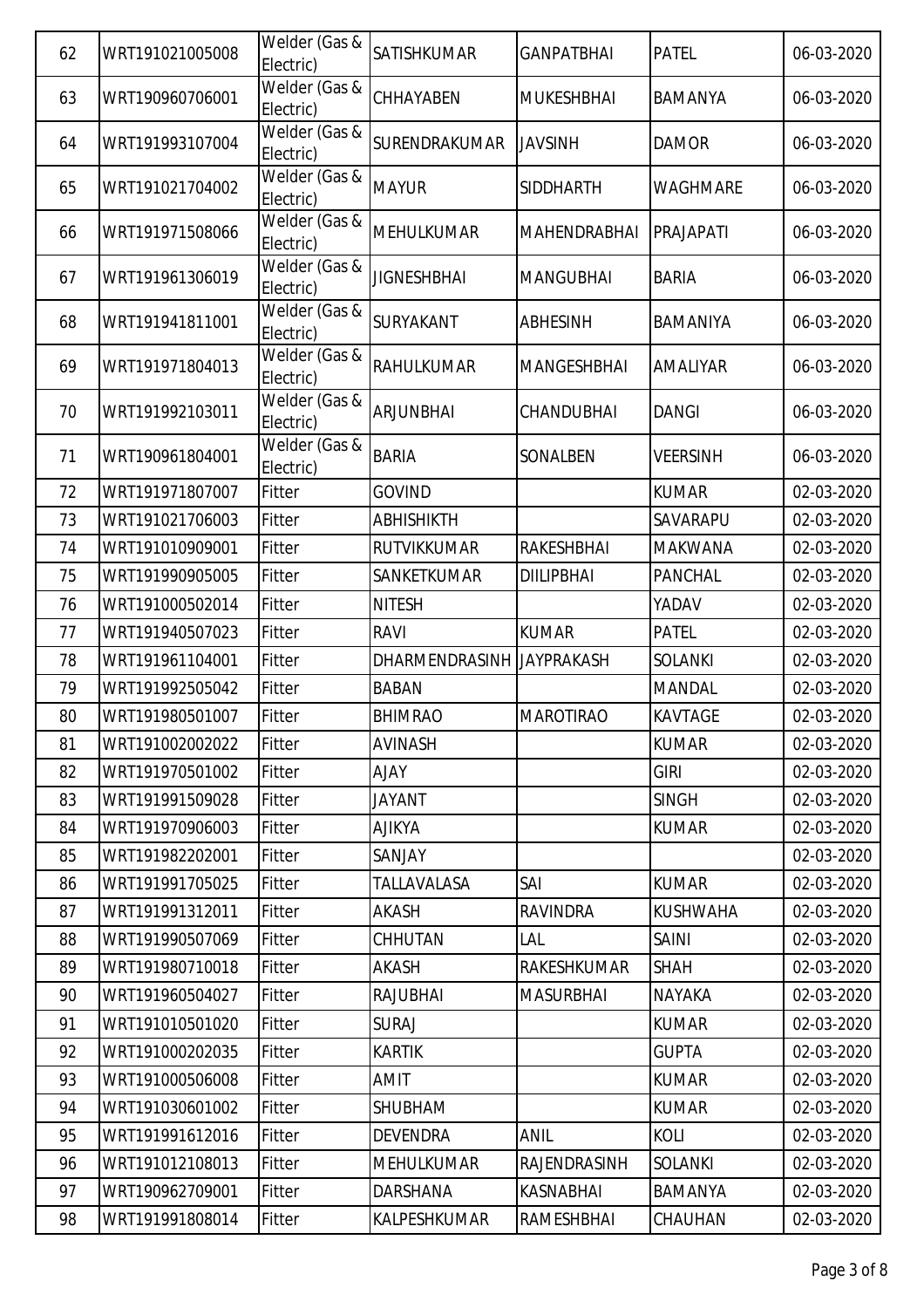| 99  | WRT191960509001 | Fitter | <b>AJAY</b>        |                       | VISHWAKARMA     | 02-03-2020 |
|-----|-----------------|--------|--------------------|-----------------------|-----------------|------------|
| 100 | WRT191001703007 | Fitter | <b>MEGA</b>        | <b>NATHAN</b>         | С               | 02-03-2020 |
| 101 | WRT191001007023 | Fitter | <b>ANUJ</b>        |                       | <b>KUMAR</b>    | 02-03-2020 |
| 102 | WRT191961811011 | Fitter | RAVINDRAKUMAR      | <b>KANJIBHAI</b>      | <b>HATHILA</b>  | 02-03-2020 |
| 103 | WRT191951012011 | Fitter | SANJAYBHAI         | <b>KASUBHAI</b>       | MALIVAD         | 02-03-2020 |
| 104 | WRT191972207010 | Fitter | MAHENDRABHAI       | <b>DILIPBHAI</b>      | <b>BARIA</b>    | 02-03-2020 |
| 105 | WRT191982007065 | Fitter | SAGAR              |                       | <b>RAJ</b>      | 02-03-2020 |
| 106 | WRT191960501024 | Fitter | <b>ANUPBHAI</b>    | CHHATRABHAI           | <b>BARIA</b>    | 02-03-2020 |
| 107 | WRT191970905021 | Fitter | VAIBHAVKUMAR       | <b>HIMMATSINH</b>     | <b>KOCHRA</b>   | 02-03-2020 |
| 108 | WRT191931203007 | Fitter | <b>AJAYKUMAR</b>   | RAMSINHBHAI           | <b>PARMAR</b>   | 02-03-2020 |
| 109 | WRT191960609007 | Fitter | VIKASKUMAR         | <b>RUPSINGBHAI</b>    | <b>MALIVAD</b>  | 02-03-2020 |
| 110 | WRT191950501019 | Fitter | <b>ASHVINSINH</b>  | <b>SHANSINH</b>       | <b>THAKOR</b>   | 02-03-2020 |
| 111 | WRT191952608005 | Fitter | <b>HITESHKUMAR</b> | PRAKASHCHANDR KALA    |                 | 02-03-2020 |
| 112 | WRT191970212019 | Fitter | <b>SATISH</b>      |                       |                 | 02-03-2020 |
| 113 | WRT191981806009 | Fitter | <b>DANKITKUMAR</b> | <b>DINESHBHAI</b>     | <b>MEDA</b>     | 02-03-2020 |
| 114 | WRT191981806029 | Fitter | PRABHATKUMAR       | SHANKARBHAI           | <b>BARIA</b>    | 02-03-2020 |
| 115 | WRT191930512001 | Fitter | BHALABHAI          | SALAMBHAI             | <b>NAYAKA</b>   | 02-03-2020 |
| 116 | WRT191993004019 | Fitter | <b>JIGNESHBHAI</b> | BHARATBHAI            | <b>NINAMA</b>   | 02-03-2020 |
| 117 | WRT191000207014 | Fitter | <b>ABDUL</b>       | SAJID                 | <b>KHAN</b>     | 02-03-2020 |
| 118 | WRT191971307015 | Fitter | <b>RITESH</b>      | <b>MURALIDHAR</b>     | TELANG          | 02-03-2020 |
| 119 | WRT191962004006 | Fitter | <b>ANUP</b>        | <b>KUMAR</b>          | <b>GUPTA</b>    | 02-03-2020 |
| 120 | WRT191021206005 | Fitter | <b>VIPULKUMAR</b>  | RAMESHBHAI            | <b>PARMAR</b>   | 02-03-2020 |
| 121 | WRT191962112004 | Fitter | LIGNESHKUMAR       | RAMESHCHANDR          | <b>PARMAR</b>   | 02-03-2020 |
| 122 | WRT191990406008 | Fitter | <b>SANTOSH</b>     |                       | PAIDI           | 03-03-2020 |
| 123 | WRT191971802009 | Fitter | ASHVINKUMAR        | RAYALABHAI            | <b>PATEL</b>    | 03-03-2020 |
| 124 | WRT191910504003 | Fitter | KALPESHBHAI        | <b>TAJUBHAI</b>       | <b>DAMOR</b>    | 03-03-2020 |
| 125 | WRT191982708016 | Fitter | PRAGNESHKUMAR      | <b>RANCHODBHAI</b>    | <b>MAKWANA</b>  | 03-03-2020 |
| 126 | WRT191012903006 | Fitter | <b>PATIL</b>       | <b>ISHVARLAL</b>      | <b>UMESH</b>    | 03-03-2020 |
| 127 | WRT191980106100 | Fitter | RAHULBHAI          | PARVATBHAI            | <b>TAVIYAD</b>  | 03-03-2020 |
| 128 | WRT191970201024 | Fitter | AMIT               |                       | <b>KUMAR</b>    | 03-03-2020 |
| 129 | WRT191930406003 | Fitter | <b>BHAVSINH</b>    | <b>DALSINH</b>        | <b>RATHOD</b>   | 03-03-2020 |
| 130 | WRT191023103002 | Fitter | NILESHKUMAR        | <b>GOVINDBHAI</b>     | VANZARA         | 03-03-2020 |
| 131 | WRT191952803003 | Fitter | PRINCEKUMAR        | PRKASHBHAI            | <b>DAMOR</b>    | 03-03-2020 |
| 132 | WRT191971002038 | Fitter | CHANDAN            |                       | <b>KUMAR</b>    | 03-03-2020 |
| 133 | WRT191992802006 | Fitter | <b>MOHAMADJAID</b> | <b>SIDIKBHAI</b>      | <b>MAFAT</b>    | 03-03-2020 |
| 134 | WRT191970811007 | Fitter | NITESHKUMAR        | SAMJIBHAI             | <b>GARASIYA</b> | 03-03-2020 |
| 135 | WRT191981201004 | Fitter | SAIDHUSEN          | ABDULGAFARBHA KUNJADA |                 | 03-03-2020 |
| 136 | WRT190990107002 | Fitter | <b>DIVYABEN</b>    | <b>BADIYABHAI</b>     | <b>BHURIYA</b>  | 03-03-2020 |
| 137 | WRT191941307013 | Fitter | <b>MAHENDRA</b>    | <b>NARENDRA</b>       | <b>PARKHADE</b> | 03-03-2020 |
| 138 | WRT191981401007 | Fitter | AKIL               | <b>MAHAMMADBHA</b>    | <b>KAPURA</b>   | 03-03-2020 |
| 139 | WRT191980212028 | Fitter | ANASH              | ARIFBHAI              | <b>FAKIRA</b>   | 03-03-2020 |
| 140 | WRT191002712010 | Fitter | SAGAR              |                       | <b>SUMAN</b>    | 03-03-2020 |
| 141 | WRT191970907016 | Fitter | DHAVAL             | <b>BIPINCHANDRA</b>   | JAYSWAL         | 03-03-2020 |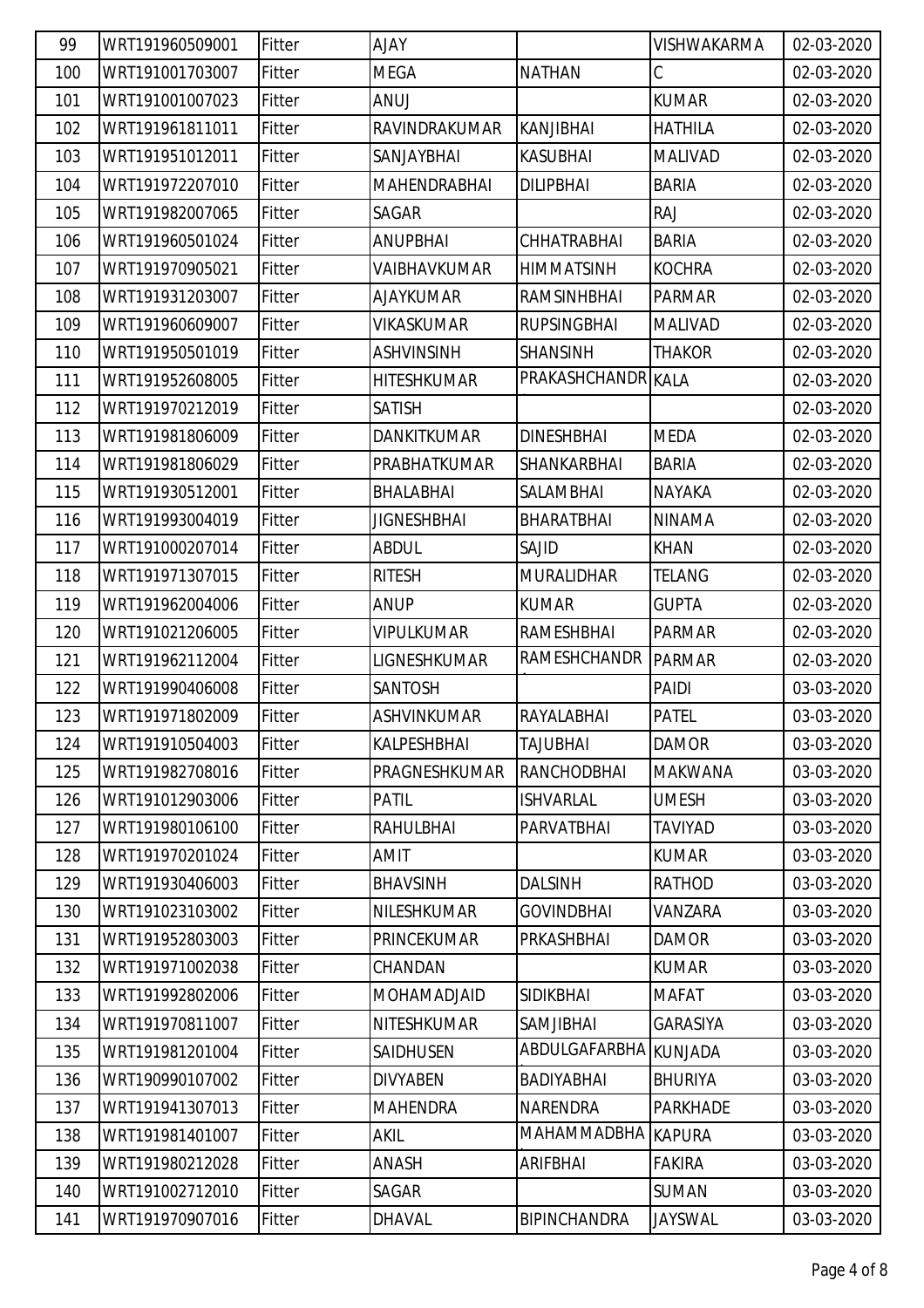| 142 | WRT191981105015 | Fitter        | PRAKASHKUMAR        | <b>RUPSINHBHAI</b>  | <b>PATEL</b>     | 03-03-2020 |
|-----|-----------------|---------------|---------------------|---------------------|------------------|------------|
| 143 | WRT191951905003 | Fitter        | <b>SUSHILKUMAR</b>  | <b>MOJIBHAI</b>     | SANGADA          | 03-03-2020 |
| 144 | WRT191981601019 | Fitter        | JIVA                | SAHALBHAI           | <b>ARIFBHAI</b>  | 03-03-2020 |
| 145 | WRT191972804006 | Fitter        | <b>UMANGKUMAR</b>   | <b>MAHESHBHAI</b>   | <b>LUHAR</b>     | 03-03-2020 |
| 146 | WRT191991303002 | Fitter        | <b>MARTINBHAI</b>   | PRAKASHBHAI         | <b>NINAMA</b>    | 03-03-2020 |
| 147 | WRT191960105006 | Fitter        | <b>SACHINKUMAR</b>  | VINODBHAI           | <b>PARMAR</b>    | 03-03-2020 |
| 148 | WRT191992103020 | Fitter        | ANKIT               | <b>MUKESH</b>       | <b>PATHAK</b>    | 03-03-2020 |
| 149 | WRT191991905013 | Fitter        | KIRANKUMAR          | VALJIBHAI           | <b>VANKAR</b>    | 03-03-2020 |
| 150 | WRT191983108008 | Fitter        | YAGNIKKUMAR         | <b>NATVARBHAI</b>   | <b>PARMAR</b>    | 03-03-2020 |
| 151 | WRT191992603003 | Fitter        | <b>HIMANSHU</b>     | MAHENDRABHAI        | <b>KARADE</b>    | 03-03-2020 |
| 152 | WRT191950110009 | Fitter        | <b>BHAVESHKUMAR</b> | RAMESHBHAI          | RATHOD           | 03-03-2020 |
| 153 | WRT191972007025 | Fitter        | <b>HARENDRA</b>     |                     | <b>RAJORIYA</b>  | 03-03-2020 |
| 154 | WRT191982003001 | Fitter        | EZAJ                |                     |                  | 03-03-2020 |
| 155 | WRT191981101001 | Fitter        | RAJA                |                     | <b>KUMAR</b>     | 03-03-2020 |
| 156 | WRT191970506041 | Fitter        | <b>ANKUSH</b>       | <b>KUMAR</b>        | <b>AGNIHOTRI</b> | 03-03-2020 |
| 157 | WRT190981211002 | Fitter        | <b>PUSHPABEN</b>    | <b>KANUBHAI</b>     | <b>BAMANIYA</b>  | 03-03-2020 |
| 158 | WRT191943011003 | Fitter        | RAHULBHAI           | <b>BABUBHAI</b>     | <b>PATEL</b>     | 03-03-2020 |
| 159 | WRT191962508022 | Fitter        | <b>RAVI</b>         |                     | <b>VERMA</b>     | 03-03-2020 |
| 160 | WRT191991310010 | Fitter        | <b>VIKRAM</b>       |                     | <b>KUMAR</b>     | 03-03-2020 |
| 161 | WRT191980101100 | Fitter        | <b>RINKUSINGH</b>   | <b>DHARAMSINGH</b>  |                  | 03-03-2020 |
| 162 | WRT190991507005 | Fitter        | PRIYANKABEN         | KADKIYABHAI         | <b>NINAMA</b>    | 03-03-2020 |
| 163 | WRT191962303008 | Fitter        | <b>SACHINKUMAR</b>  | PAULBHAI            | <b>MACWAN</b>    | 03-03-2020 |
| 164 | WRT191912111001 | Fitter        | KALARA              | <b>ASHOKKUMAR</b>   | <b>MANUBHAI</b>  | 03-03-2020 |
| 165 | WRT191962003018 | Fitter        | <b>VIPULBHAI</b>    | <b>BHARATBHAI</b>   | CHAUHAN          | 03-03-2020 |
| 166 | WRT191970509015 | Fitter        | POONAMCHAND         | <b>RAMSINGBHAI</b>  | BAMANIYA         | 03-03-2020 |
| 167 | WRT191950310002 | Fitter        | <b>DASHENDRA</b>    | <b>ASHOK</b>        | <b>BALMEEK</b>   | 03-03-2020 |
| 168 | WRT191990106042 | Fitter        | <b>BIPINKUMAR</b>   | <b>PAHADSINH</b>    | <b>SOLANKI</b>   | 03-03-2020 |
| 169 | WRT191971502037 | Fitter        | <b>SURAJ</b>        |                     | <b>KUMAR</b>     | 03-03-2020 |
| 170 | WRT191980607006 | <b>Fitter</b> | <b>DIVYANGKUMAR</b> | <b>RAJUBHAI</b>     | <b>GOHIL</b>     | 03-03-2020 |
| 171 | WRT191982611006 | Fitter        | <b>AJITBHAI</b>     | <b>LASUBHAI</b>     | <b>DAMOR</b>     | 03-03-2020 |
| 172 | WRT191971611001 | Fitter        | <b>BRIJESHKUMAR</b> | <b>MAHESHCHANDR</b> | <b>PANCHAL</b>   | 04-03-2020 |
| 173 | WRT191980206018 | Fitter        | ANILBHAI            | <b>CHHATARSINH</b>  | <b>PARMAR</b>    | 04-03-2020 |
| 174 | WRT190972201003 | Fitter        | KALPANABEN          | <b>KARANSINH</b>    | PASAYA           | 04-03-2020 |
| 175 | WRT191941008014 | Fitter        | <b>GOVIND</b>       |                     | <b>KUMAR</b>     | 04-03-2020 |
| 176 | WRT191980703017 | Fitter        | <b>DIWANBHAI</b>    | <b>MAKNABHAI</b>    | <b>DAMOR</b>     | 04-03-2020 |
| 177 | WRT191971807031 | Fitter        | SONU                |                     | <b>PATEL</b>     | 04-03-2020 |
| 178 | WRT190991306002 | Fitter        | RAGEENABEN          | <b>MATHURBHAI</b>   | <b>BHURA</b>     | 04-03-2020 |
| 179 | WRT191980405012 | Fitter        | RAHUL               |                     | <b>KUMAR</b>     | 04-03-2020 |
| 180 | WRT191983012004 | Fitter        | <b>MANOJKUMAR</b>   | RAMESHBHAI          | <b>BARIA</b>     | 04-03-2020 |
| 181 | WRT191970106059 | Fitter        | NIKULBHAI           | SOMABHAI            | <b>VANKAR</b>    | 04-03-2020 |
| 182 | WRT191951304003 | Fitter        | <b>ASHISH</b>       |                     | <b>RANJAN</b>    | 04-03-2020 |
| 183 | WRT190982811001 | Fitter        | RATHOD              | <b>ROSHANIBEN</b>   | CHHATRASINH      | 04-03-2020 |
| 184 | WRT191010905014 | Fitter        | ABHISHEKKUMAR       |                     | YADV             | 04-03-2020 |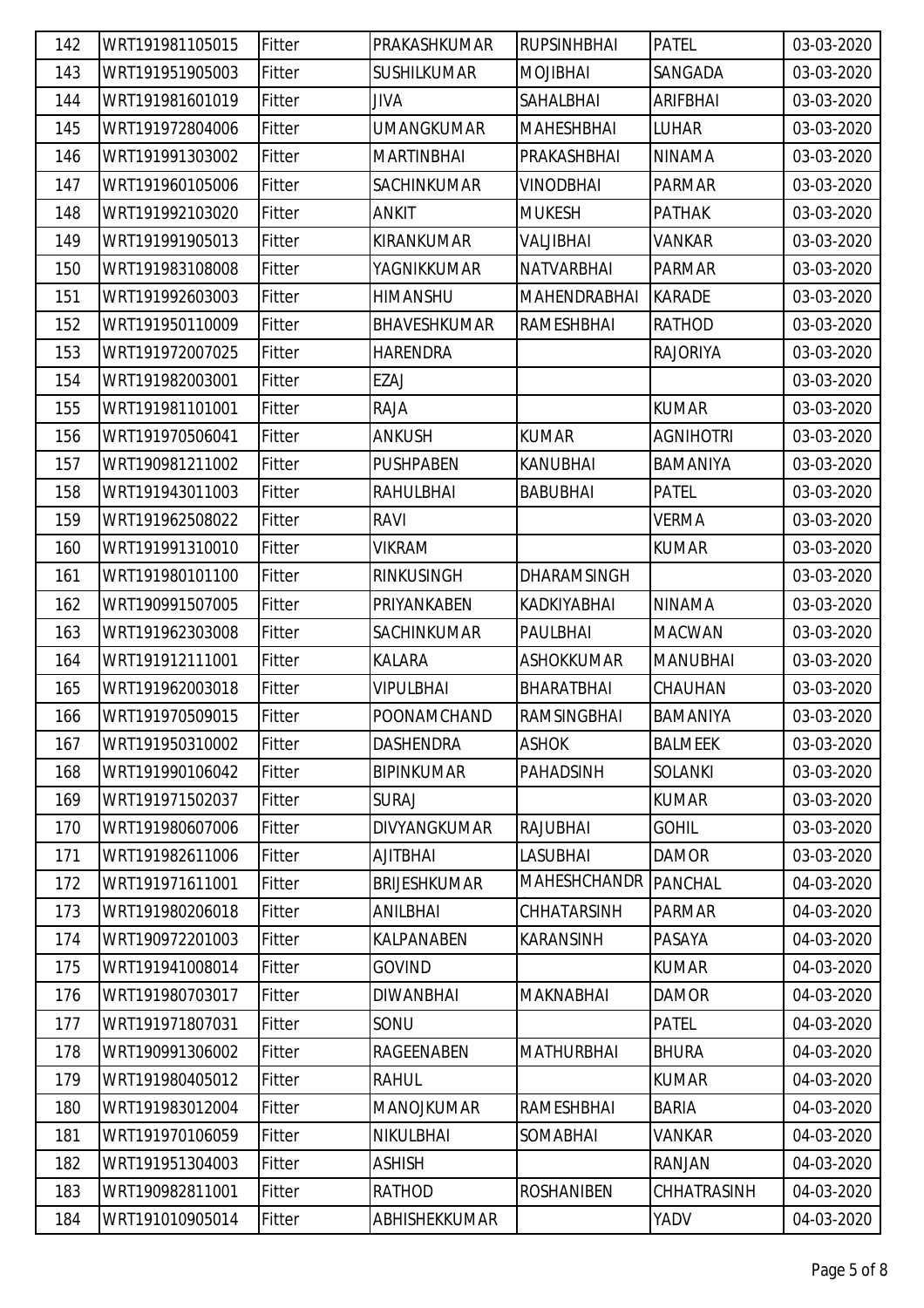| 185 | WRT191992505035 | Fitter                                                                       | <b>PATEL</b>       | <b>SAKIL</b>      | <b>RAFIKBHAI</b> | 04-03-2020 |
|-----|-----------------|------------------------------------------------------------------------------|--------------------|-------------------|------------------|------------|
| 186 | WRT191981804005 | Fitter                                                                       | <b>SHASHI</b>      | RANJAN            | <b>KUMAR</b>     | 04-03-2020 |
| 187 | WRT190962708001 | Fitter                                                                       | ASHA               | SHARAD            | <b>BHIMADE</b>   | 04-03-2020 |
| 188 | WRT191942002005 | Fitter                                                                       | <b>PRAMOD</b>      |                   | <b>KUMAR</b>     | 04-03-2020 |
| 189 | WRT191982405010 | Fitter                                                                       | <b>SURAJ</b>       |                   | YADAV            | 04-03-2020 |
| 190 | WRT191950111004 | Fitter                                                                       | NIMESHKUMAR        | BHALABHAI         | BAMANYA          | 04-03-2020 |
| 191 | WRT190970712001 | Fitter                                                                       | <b>BHURIYA</b>     | <b>REKHABEN</b>   | <b>KANUBHAI</b>  | 04-03-2020 |
| 192 | WRT191943009003 | Fitter                                                                       | <b>ASHVINKUMAR</b> | <b>BHARATSINH</b> | <b>BARIA</b>     | 04-03-2020 |
| 193 | WRT191962505009 | Fitter                                                                       | <b>MARK</b>        | <b>MARTINBHAI</b> | <b>NINAMA</b>    | 04-03-2020 |
| 194 | WRT191960410012 | Fitter                                                                       | RAKESHBHAI         | <b>MAGANBHAI</b>  | <b>KHARAD</b>    | 04-03-2020 |
| 195 | WRT191930310005 | Fitter                                                                       | CHETAN             | PANDURANG         | BHAGAT           | 04-03-2020 |
| 196 | WRT190963005001 | Fitter                                                                       | <b>NILAMBEN</b>    | RAMESHBHAI        | <b>BARIA</b>     | 04-03-2020 |
| 197 | WRT191950806011 | Fitter                                                                       | <b>NISHANT</b>     | <b>NANUBHAI</b>   | <b>KHANT</b>     | 04-03-2020 |
| 198 | WRT191991004021 | Fitter                                                                       | RAHULKUMAR         | SHAKRABHAI        | <b>PARMAR</b>    | 04-03-2020 |
| 199 | WRT191982801017 | Fitter                                                                       | <b>PINTUBHAI</b>   | <b>RAMESHBHAI</b> | PRAJAPATI        | 04-03-2020 |
| 200 | WRT191940912002 | Fitter                                                                       | SAUGANDH           | <b>KUMAR</b>      | SAHANI           | 04-03-2020 |
| 201 | WRT191962906005 | Fitter                                                                       | <b>MAYURBHAI</b>   | RAMESHCHANDR      | <b>SIKLIGAR</b>  | 04-03-2020 |
| 202 | WRT190992004004 | Fitter                                                                       | PAYALBEN           | <b>MUKESHBHAI</b> | <b>BHABHOR</b>   | 04-03-2020 |
| 203 | WRT191980506054 | Fitter                                                                       | RAJESHBHAI         | <b>GALABHAI</b>   | <b>DAMOR</b>     | 04-03-2020 |
| 204 | WRT191991509018 | Fitter                                                                       | <b>MAYANK</b>      |                   | <b>GUPTA</b>     | 04-03-2020 |
| 205 | WRT190972304001 | Fitter                                                                       | <b>JAYABEN</b>     | SARJANBHAI        | <b>PARMAR</b>    | 04-03-2020 |
| 206 | WRT191971009010 | Machinist                                                                    | <b>MANTHATI</b>    | <b>BHARGAV</b>    | <b>TEJA</b>      | 04-03-2020 |
| 207 | WRT190001005001 | Machinist                                                                    | <b>SHIVANI</b>     |                   | PAL              | 04-03-2020 |
| 208 | WRT191010808009 | Machinist                                                                    | <b>BRIJESH</b>     |                   | PAL              | 04-03-2020 |
| 209 | WRT190030704001 | Machinist                                                                    | <b>NANDINI</b>     |                   |                  | 04-03-2020 |
| 210 | WRT190990401001 | Machinist                                                                    | <b>JAYA</b>        |                   | <b>PANDEY</b>    | 04-03-2020 |
| 211 | WRT191991606023 | Machinist                                                                    | SARAFRAZ           |                   | ALI              | 04-03-2020 |
| 212 | WRT191021005009 | Machinist                                                                    | <b>GOUSE</b>       | <b>BASHA</b>      | <b>SHAIK</b>     | 04-03-2020 |
| 213 | WRT191981408021 | Machinist                                                                    | KANHAIYA           | LAL               | CHOUHAN          | 04-03-2020 |
| 214 | WRT191990810009 | Machinist                                                                    | VIJAY              |                   | <b>BAHADUR</b>   | 04-03-2020 |
| 215 | WRT191011105009 | Machinist                                                                    | <b>BHUSHAN</b>     | <b>EKNATH</b>     | <b>PATIL</b>     | 04-03-2020 |
| 216 | WRT191970305033 | Machinist                                                                    | <b>SHIVAN</b>      |                   |                  | 04-03-2020 |
| 217 | WRT191983010013 | Machinist                                                                    | <b>NEERAJ</b>      |                   | YADAV            | 04-03-2020 |
| 218 | WRT191020807003 | Machinist                                                                    | YASHPAL            |                   | <b>SINGH</b>     | 04-03-2020 |
| 219 | WRT191012108011 | Machinist                                                                    | <b>RAJPUT</b>      | <b>GANESH</b>     | <b>SURESH</b>    | 04-03-2020 |
| 220 | WRT191930710002 | Machinist                                                                    | <b>UDAY</b>        |                   | <b>SINGH</b>     | 04-03-2020 |
| 221 | WRT191990207053 | Machinist                                                                    | VAIBHAV            | <b>HANUMANT</b>   | <b>UNDE</b>      | 04-03-2020 |
| 222 | WRT190993011001 | Programming<br>and Systems<br>Administration PRINSHI<br>Assistant<br>(PASAA) |                    |                   | <b>PATEL</b>     | 05/03/2020 |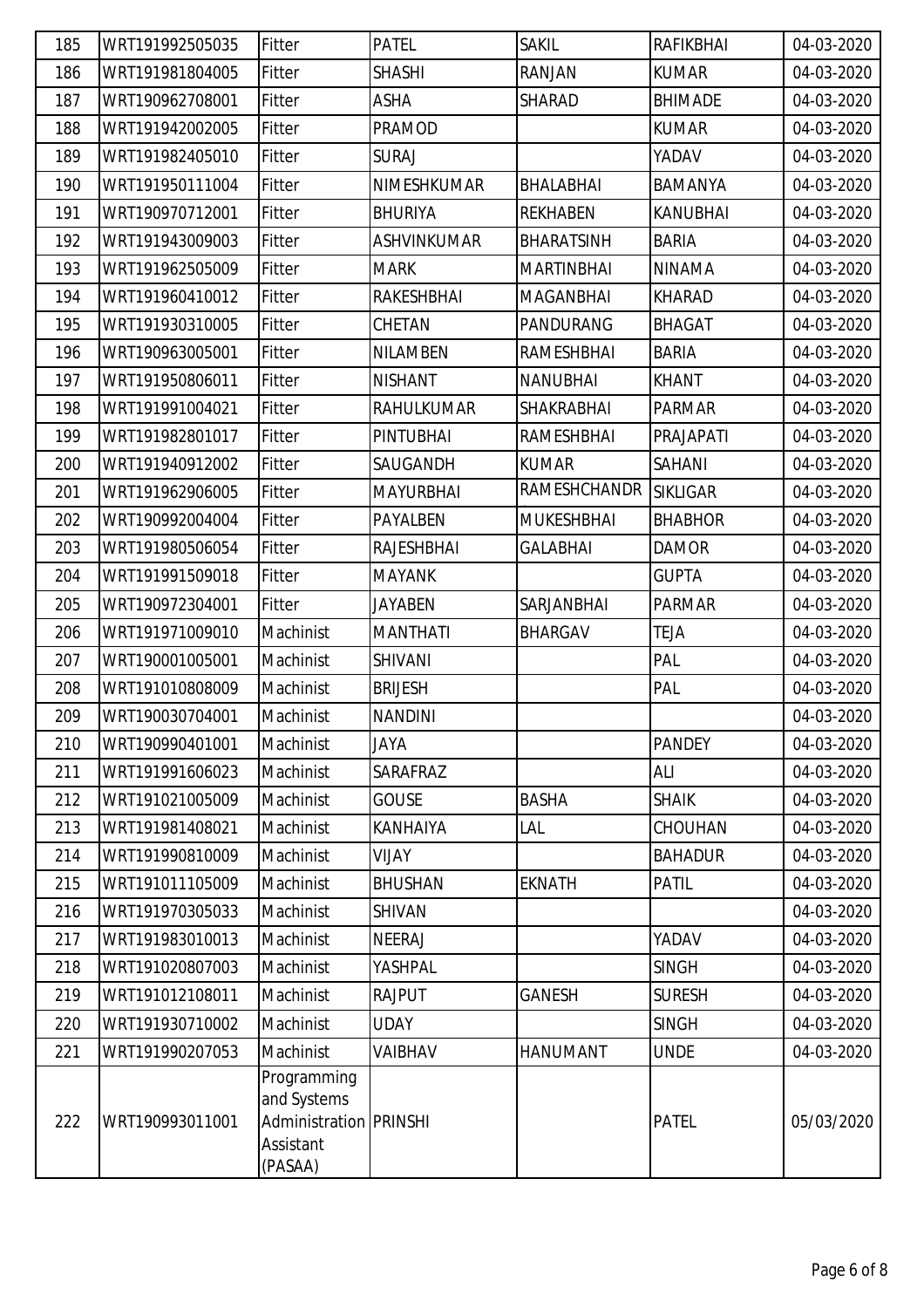| 223 | WRT191972005013 | Programming<br>and Systems<br>Administration ANAND<br>Assistant<br>(PASAA)       |                                       | <b>KUMAR</b>        | <b>SETHY</b>     | 05/03/2020 |
|-----|-----------------|----------------------------------------------------------------------------------|---------------------------------------|---------------------|------------------|------------|
| 224 | WRT190960801001 | Programming<br>and Systems<br>Administration JAGRUTIBEN<br>Assistant<br>(PASAA)  |                                       | <b>MAHESHKUMAR</b>  | <b>SHREEMALI</b> | 05/03/2020 |
| 225 | WRT191953105006 | Programming<br>and Systems<br>Assistant<br>(PASAA)                               | Administration DHARMESHKUMAR AMARSINH |                     | <b>PARMAR</b>    | 05/03/2020 |
| 226 | WRT191991010021 | Programming<br>and Systems<br>Administration ARIF<br>Assistant<br>(PASAA)        |                                       |                     | <b>AHAMAD</b>    | 05/03/2020 |
| 227 | WRT191930704007 | Programming<br>and Systems<br>Administration PAVAN<br>Assistant<br>(PASAA)       |                                       | RUPENDRAGIRI        | <b>GOSWAMI</b>   | 05/03/2020 |
| 228 | WRT190970506005 | Programming<br>and Systems<br>Administration REENABEN<br>Assistant<br>(PASAA)    |                                       | <b>ARJUNBHAI</b>    | <b>VASONIYA</b>  | 05/03/2020 |
| 229 | WRT191960303009 | Programming<br>and Systems<br>Administration BADAMSING<br>Assistant<br>(PASAA)   |                                       | <b>MALABHAI</b>     | <b>BHABHOR</b>   | 05/03/2020 |
| 230 | WRT191960111009 | Programming<br>and Systems<br>Assistant<br>(PASAA)                               | Administration JAGDISHKUMAR           | <b>MAHENDRASINH</b> | <b>BARIA</b>     | 05/03/2020 |
| 231 | WRT191973006014 | Programming<br>and Systems<br>Assistant<br>(PASAA)                               | Administration PRADIPKUMAR            | PRABHATBHAI         | <b>MAHERA</b>    | 05/03/2020 |
| 232 | WRT190992306001 | Programming<br>and Systems<br>Administration VAISHALIBEN<br>Assistant<br>(PASAA) |                                       | <b>MANHARSINH</b>   | <b>AMALIYAR</b>  | 05/03/2020 |